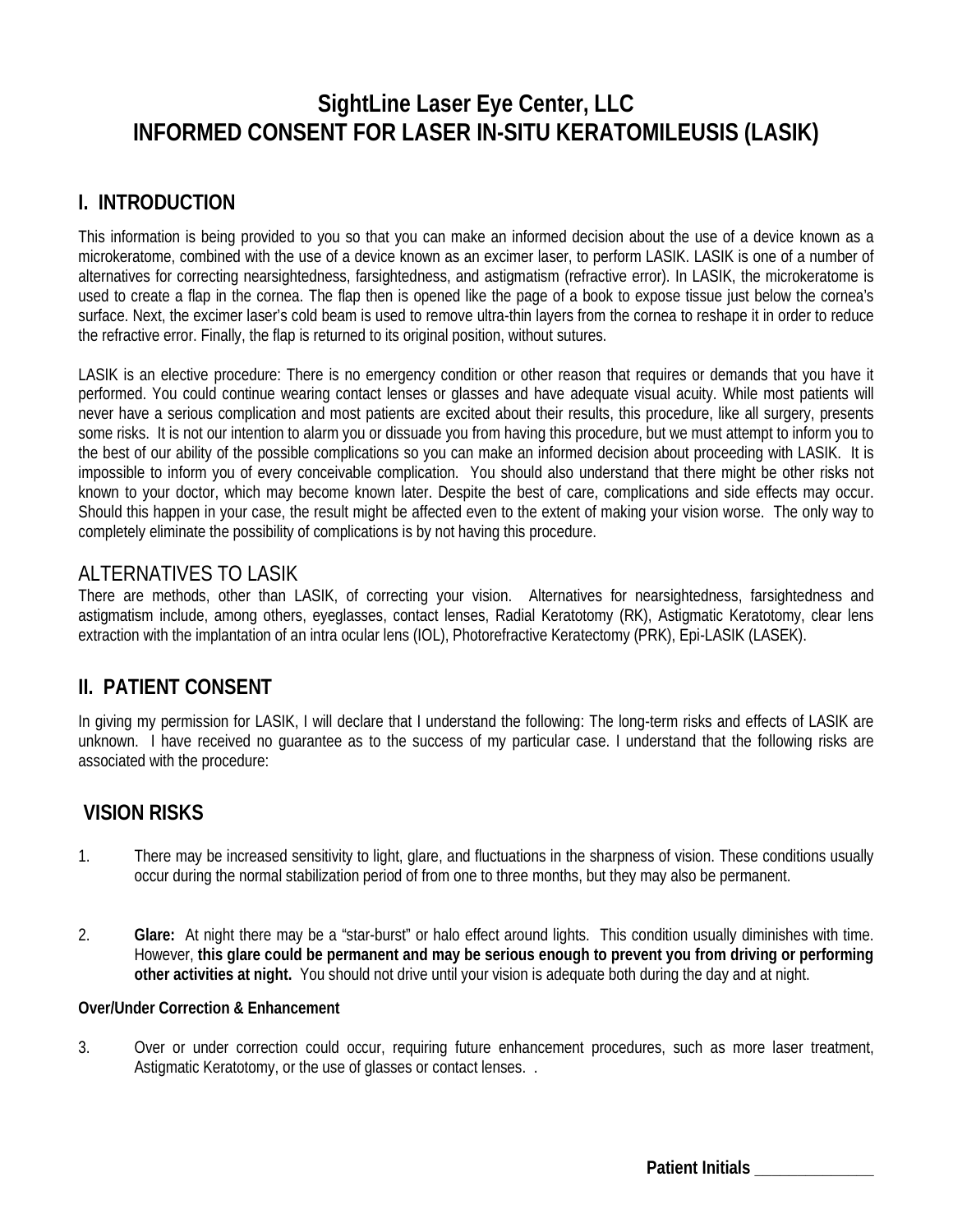- 4. Under some circumstances only one eye may be treated even if the pre-operative plan is to treat both eyes. The surgeon may elect not to proceed with the second eye because of unanticipated problems with the first eye. There may be a "balance" problem between the two eyes if LASIK is performed on one eye, but not the other. This phenomenon is called anisometropia. This could cause eyestrain and make judging distance or depth perception more difficult. If that eye takes longer to heal than usual, this would prolong the time the imbalance symptoms could persist.
- 5. Following surgery, if the uncorrected refractive error is significant and causing vision distress, enhancement surgery may be performed when vision is stable UNLESS it is unwise or unsafe. If you are not seeing adequately, an assessment of the need for an enhancement will be made by your doctor, and then the risks and possible benefits of an enhancement will be discussed.
- 6. If the enhancement is performed within the first six months following the procedure, there generally is no need to make another incision with the microkeratome. The original flap can usually be lifted with specialized techniques. After 6 months of healing, a new LASIK incision may be required. In order to perform an enhancement surgery, there must be adequate tissue remaining. If there is inadequate tissue, it may not be possible to perform an enhancement.
- 7. Following LASIK, the eye may be more fragile to trauma from impact. Evidence has shown that, as with any scar, the corneal incision will not be as strong as the cornea originally was at that site. A treated eye, therefore, is somewhat more vulnerable to all varieties of injuries, at least for the first year following LASIK. It would be advisable to wear protective eyewear when engaging in sports or other activities in which the possibility of a ball, projectile, elbow, fist, or other traumatizing object contacting the eye may be high.
- 8. There may be pain or a foreign body sensation, particularly during the first 48 hours after this procedure.
- 9. Infrequently, the outer layer of the cornea (epithelium) is disturbed during the procedure. This can result in extreme discomfort requiring the short-term use of a contact lens and other drops. This discomfort could last for longer than a week, interfere with vision and increase the risk of epithelial ingrowth.
- 10. This procedure may cause or exacerbate eye dryness that can result in significant discomfort. This dryness could be severe enough to cause vision decrease. This condition could require therapy that could be expensive and yet ineffective.
- 11. Temporary glasses either for distance or reading may be necessary while healing occurs and more than one pair of glasses may be needed.
- 12. The effects of LASIK beyond seven years presently are unknown. Unforeseen complications or side effects could occur in the future.
- 13. The visual acuity initially gained from LASIK could regress, and vision could drift away from the original result over time requiring the use of glasses, contacts, or additional surgery in the future.
- 14. You may be given medication in conjunction with the procedure and your eye may be patched afterward. You must not drive for at least one day following the procedure and not until your doctor determines that your vision is adequate for driving.
- 15. If you currently need reading glasses or bifocals, you will still likely need reading glasses after this treatment if both eyes are corrected for distance. It is possible that dependence on reading glasses may increase or that reading glasses may be required at an earlier age if you have LASIK. By correcting one eye for distance and the other eye for near vision (monovision) you likely will reduce your dependence on reading glasses. If you do not need reading glasses now, and have both eyes treated for distance, you will need reading glasses in the future.

#### **My doctor has discussed mono vision with me and I have elected:**

**\_\_\_to have mono vision treatment \_\_\_\_not to have mono vision treatment.**

ii

**Patient Initials \_\_\_\_\_\_\_\_\_\_\_\_\_\_**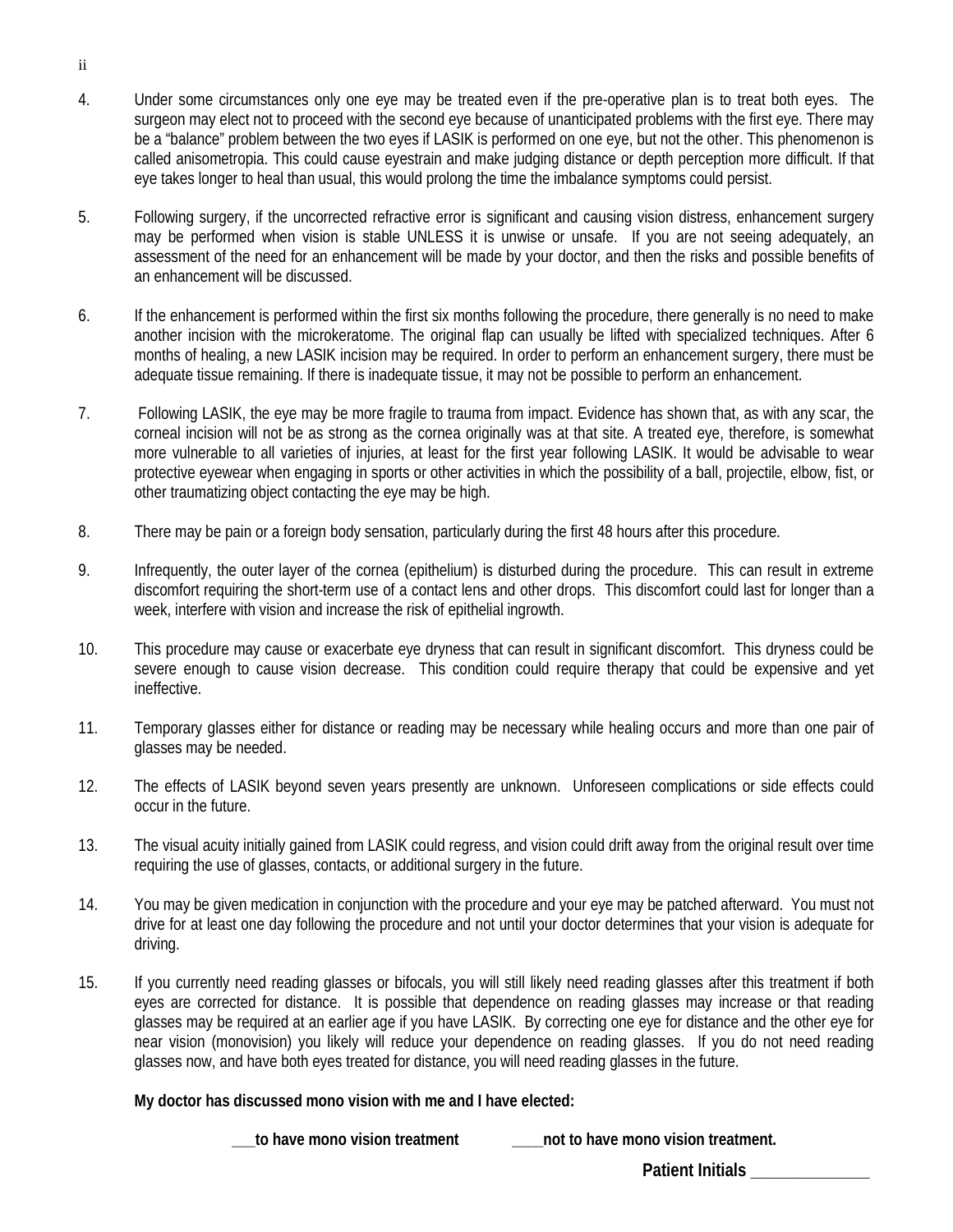- 16. The correction that you can expect to gain from LASIK may not be perfect. It is not realistic to expect that this procedure will result in perfect vision, at all times, under all circumstances, for the rest of your life. You may need glasses to refine your vision for some purposes. In the future your vision might change, increasing the need for glasses. Vision after surgery might not reach pre-surgery corrected levels.
- 17. As with all types of surgery, there is a possibility of complications due to anesthesia, drug reactions, or other factors that may involve other parts of the body. Because it is impossible to state every complication that may occur as a result of any surgery, the list of complications in this form may not be complete.
- 18. You must make your doctor aware of electronic implants such as a cardiac pacemaker, insulin pump etc.
- 19. You must make your doctor aware if you are pregnant or nursing. If you are pregnant or nursing, it is best to delay LASIK.

# **EYE THREATENING COMPLICATIONS**

- 1. The microkeratome or the excimer laser could malfunction, requiring the procedure to be stopped before completion. Depending on the type of malfunction, this may or may not be accompanied by visual loss.
- **2.** In using the microkeratome, instead of making a flap, an entire portion of the central cornea could be cut off, and very rarely could be lost. If preserved, the surgeon would put this tissue back on the eye after the laser treatment. This usually causes no vision reduction, but if the corneal tissue is lost or damaged the visual loss can be significant. It is also possible that the flap incision could result in an incomplete flap, or a flap that is too thin. If this happens, it is likely that the laser part of the procedure will have to be postponed until the cornea has a chance to heal sufficiently to create the flap again.
- 3. In the LASIK procedure irregular healing may still occur. Irregular healing of the flap could result in a distorted cornea. This would mean that glasses or contact lenses might not correct vision to the level possible before undergoing LASIK. Lasik surgery also weakens the underlying cornea. Calculations are made to minimize this weakening, however, if distortion in vision or weakening of the cornea is severe, a partial or complete corneal transplant might be necessary.
- 4. It is possible that a perforation of the cornea could occur causing devastating complications, including the loss of some or all of your vision.
- 5. Mild or severe infection is possible. Mild infection can usually be treated with antibiotics and usually does not lead to permanent visual loss. Severe infection, even if successfully treated with antibiotics, could lead to permanent scarring and loss of vision that may require a corrective laser procedure or, if very severe, corneal transplantation. Other very rare complications threatening vision include, but are not limited to, retinal detachment, hemorrhage, venous and arterial blockage, cataract formation, total blindness and even loss of your eye.
- 6. Corneal inflammation (interface keratitis) may occur which can lead to corneal hazing, corneal irregularity, farsightedness and blurred vision. This is usually successfully treated with steroid drops or subsequent laser treatment but may result in reduced vision.
- 7. Epithelial cells (the outer layer of the cornea) can lodge and grow underneath the flap. Rarely, these must be removed by lifting the flap and clearing the cells away. If this ingrowth is severe enough it can result in melting of the flap and severe visual loss.

# **TREATMENT OF BOTH EYES AT THE SAME TIME**

I understand that I can elect to have both eyes treated at one time or one eye at a time. There are advantages and disadvantages to both. The imbalance between the two eyes while waiting to have the second eye done is the major disadvantage of doing one eye at a time. Patients usually prefer having both eyes done together for reasons of convenience. However, treating both eyes together exposes both eyes to the risk of infection at the same time. While very unlikely, infection can cause severe vision loss. It is possible that any of the above complications could occur in both eyes, if both eyes are done simultaneously. Treating one eye also allows for adjustment to the treatment level of the second eye based on the first eye's result.